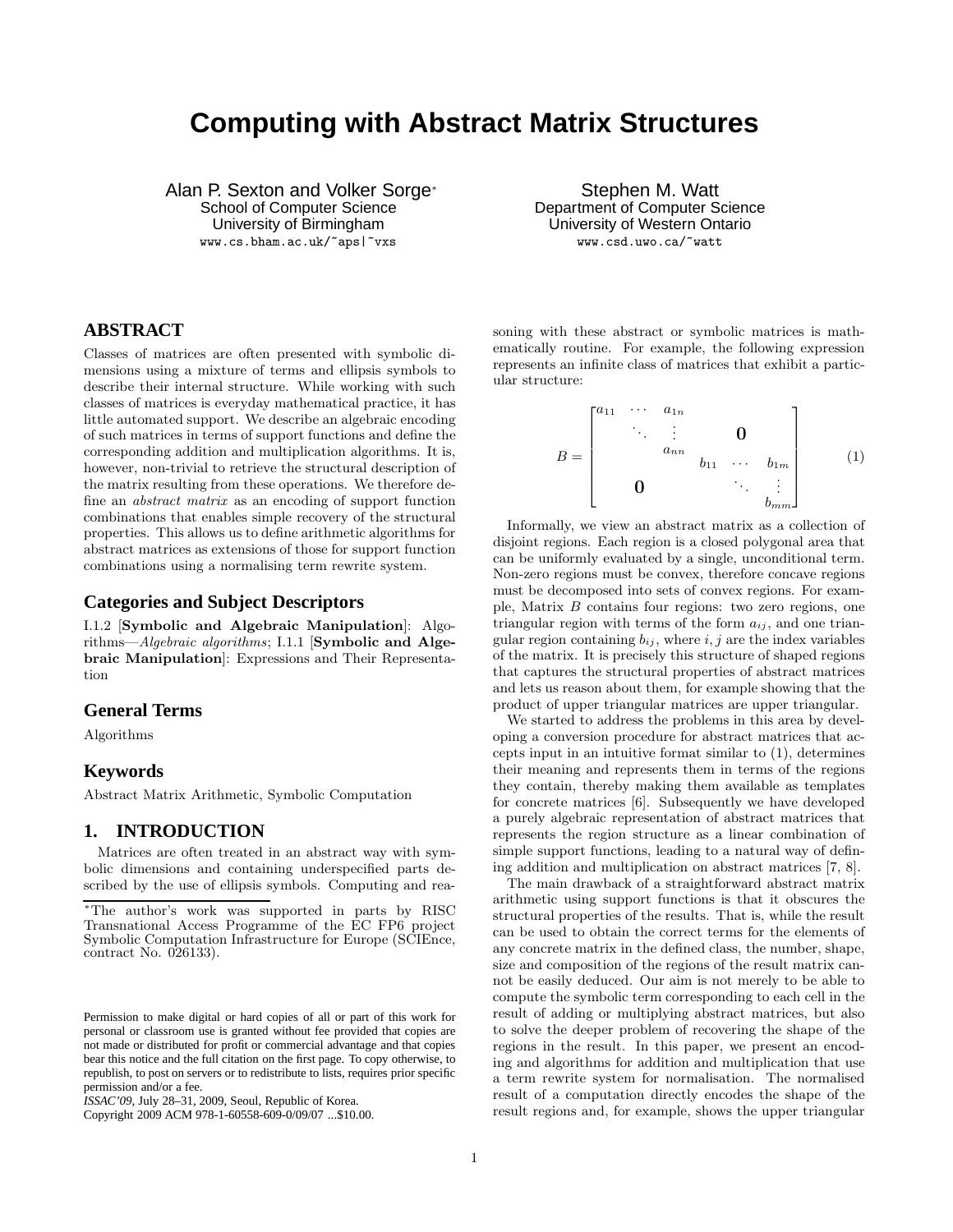nature of the product of general upper triangular matrices.

Our work is related to unpublished work of Fateman using Macsyma [3], in which indefinite matrices can be subjected to basic algebraic manipulations. While these matrices can be indefinite in size, their elements are fixed to one particular functional expression without systematic treatment of internal structure. In contrast, representing and manipulating the region structure of abstract matrices is one of our primary goals. The work is also similar in spirit to earlier work by Watt [9, 10], which presented algorithms for GCD, factorisation and functional decomposition of polynomials with terms of symbolic degree, to work by Knauers and Schneider [4] on indefinite symbolic summation using unspecified sequences of summands, as well as to infinite dimensional exponentiation of matrices using power series approximations in Mathematica [11].

The remainder of the paper is organised as follows: Section 2 provides the formal definitions for the concepts of abstract matrices and a particular support function to represent regions within them conveniently. Section 3 shows how these may be used for naïve abstract matrix arithmetic. Section 4 gives a term grammar for abstract matrices and defines a useful regular form for abstract matrix expressions. Then Sections 5 and 6 give algorithms using this form for matrix addition and multiplication, respectively. Section 7 discusses the rewrite system required for normalisation. Then the paper concludes.

## **2. REPRESENTATION**

An abstract matrix may be viewed as a class of matrices obtained by specialising free parameters with different values. In print, these matrices are typically represented as an array of expressions with entries written as functions of the index variables and with ellipses in place of omitted parts of variable size. This form is convenient neither for mathematical formalisation nor for implementation of algorithms.

We shall represent a matrix with symbolic structure as a general term (in the sense of a term algebra) with free variables for the row and column indices, and possibly other free variables representing parameters. This term will involve certain functions that support subterms or cause them to vanish, depending on the values of the indices. The use of these "support" functions leads to an algebraic treatment of regions in the abstract matrix and avoids having to treat an exponential number of sub-cases.

DEFINITION 1. A ring of terms,  $T = (K, V, F)$ , over a constant set  $K$ , variable set  $V$  and function set  $F$  is a set of terms including binary addition and multiplication symbols  $(*+", "x", a unary subtraction symbol ("−") and nullary one$ and zero symbols  $(4, 7, 0)$  modulo the equational theory of rings.

We deliberately leave the nature of the ring arithmetic flexible to admit a wide variety of desirable models.

DEFINITION 2. Given a ring of terms  $T = (K, V, F)$ , an abstract matrix over  $T$  with index variables i and j is a term  $\tau \in T' = (K, V', F')$  where  $i, j \notin V, V' = V \cup \{i, j\},\$  $F' \supseteq F$ . The term  $\tau$  is called the general element of the abstract matrix.

An abstract matrix can be instantiated, for particular m and n, to a matrix of size  $m \times n$  over T by evaluating the general term with integer values of its indices from  $\{1, \ldots, m\} \times$ 

 $\{1,\ldots,n\}$ . The reason  $F \neq F'$  is to admit "support functions", which we now define.

DEFINITION 3. A support function is a function from  $\mathbb{Z}^2$ to  $\{0,1\}$ . By extension, a support function in the ring of terms of an abstract matrix with indices i, j is a term that evaluates to 0 or 1 for all evaluations of its free variables.

A support function may be used multiplicatively in subterms of the general element of an abstract matrix to include or exclude that subterm at certain values of the matrix indices.

DEFINITION 4. If all the other variables are evaluated, the set of values for the index variables that give a support function the value of 1 determines a subset of the elements of a matrix. We call this a region of support, or region for short. If all the other variables do not have values, then we call the term an abstract region.

In specific instantiations, the most common shapes for regions are blocks, triangles, bands and parallelograms. As we shall show, it is straightforward to form support functions for these cases. General regions can be formed by adding support functions for regions with these special shapes.

In general, we allow for three types of regions in an abstract matrix: single terms, single lines or ellipses (horizontal, vertical, diagonal or anti-diagonal), and closed convex polygons where the edges of the polygons are, again, only horizontal, vertical, diagonal or anti-diagonal. These can all be represented via intersections of half-planes that corresponds to the four different possible ellipsis orientations in the abstract matrix: vertical, horizontal, diagonal and antidiagonal, the latter two at  $\pm 45^{\circ}$  angles from the horizontal. Each half-plane constrains the indices of the region. The different half-planes and the constraints they impose are given in Fig. 1. In order to capture the idea of half-plane constraints algebraically, we define the following support function:

DEFINITION 5. Let  $x, y \in \mathbb{N}$  then we define

$$
\sigma(x,y) \ ::= \ \begin{cases} 1 & \text{if } x \leq y \\ 0 & \text{otherwise} \end{cases}
$$

We introduce  $\sigma_{x,y}$  as a more compact notation for  $\sigma(x,y)$ . We will sometimes also only use  $\sigma$  or an indexed version  $\sigma_1$ , etc. if the actual arguments are irrelevant.

One obvious property of the  $\sigma$  function is  $\sigma_{x+z,y} = \sigma_{x,y-z}$ . Further, the complement of  $\sigma_{x,y}$  is  $\overline{\sigma_{x,y}} = \sigma_{y,x-1}$ .

Containment within a half-plane can be neatly captured by a single  $\sigma$  function, and containment within a region by a product of  $\sigma s$ . Clearly a product of  $\sigma s$  always describes a convex region. For example we can represent the a triangular region in (1) as  $\sigma_{1,i}\sigma_{j,n}\sigma_{i,j}a_{ij}$ , where  $\sigma_{1,i}$  restricts the region to be on or below the top boundary of the triangle,  $\sigma_{i,n}$  restricts the region to be on or to the left of the right boundary of the triangle, and  $\sigma_{i,j}$  restricts it to be on or to the upper right of the diagonal boundary. If any of these half-plane constraints are not satisfied, at least one of the  $\sigma$ s will force the value to 0.

To make index variables and the overall dimension of an abstract matrix explicit we introduce the following notation:

NOTATION 1. Let  $n, m \in \mathbb{N}$  and i, j be names of index variables ranging from 1 to n and m, respectively. Then we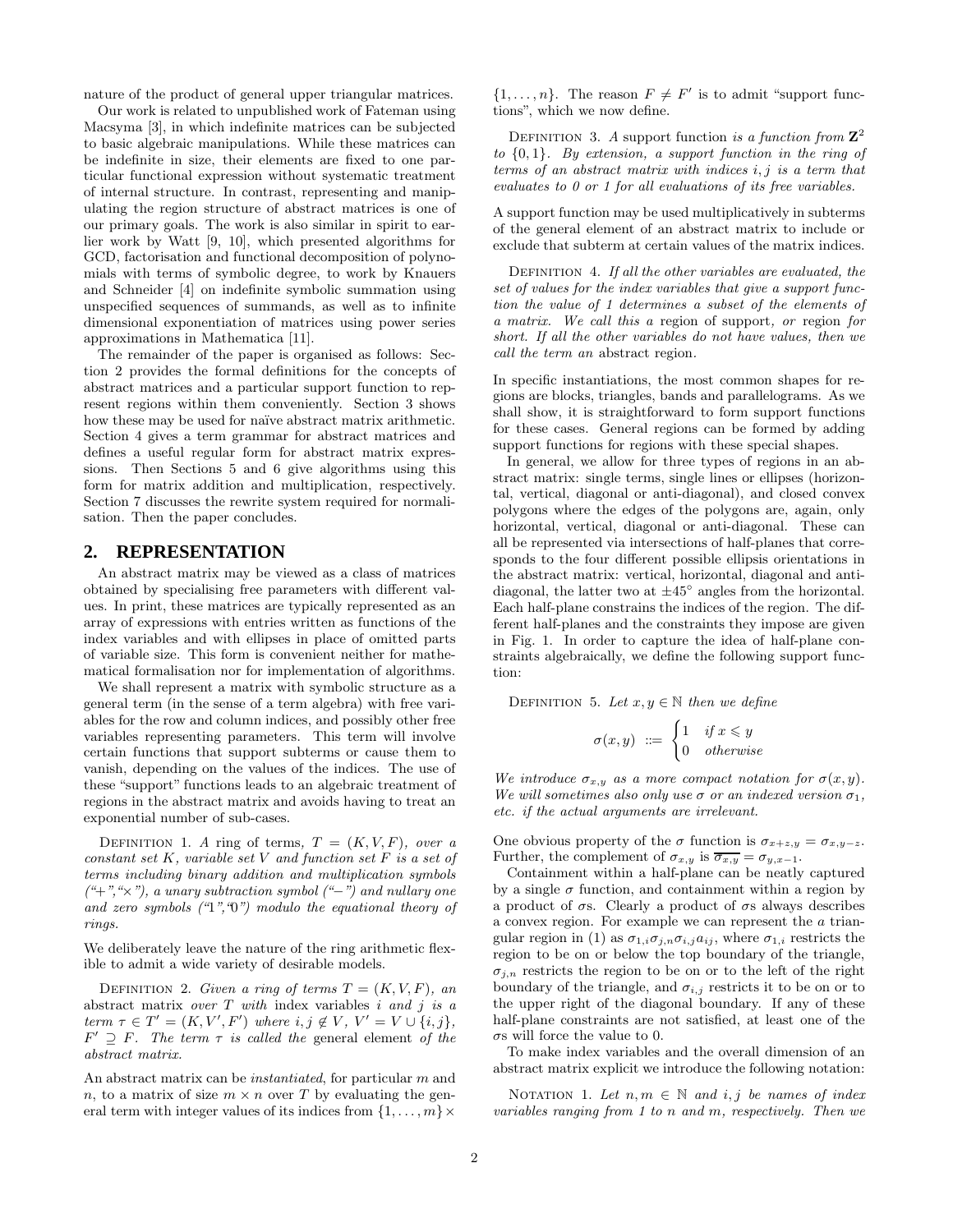

Figure 1: Half-plane constraints.  $r_1, r_2, q_1, q_2$  are the general coordinates representing the start and end points of ellipses in an abstract matrix.

denote an abstract matrix as

$$
[x(i,j)]_{i,j}^{n,m} := \begin{bmatrix} x(1,1) & \cdots & x(1,m) \\ \vdots & & \vdots \\ x(n,1) & \cdots & x(n,m) \end{bmatrix}
$$

The pair of possible values of the index variables  $i, j$  define the dimensions of the matrix.  $x$  is a term that can, but does not have to, be a functional expression involving the variables  $i, j$ .

We write the non-zero regions of  $B$  as a linear combination of support functions:

$$
B = [\sigma_{1,i}\sigma_{j,n}\sigma_{i,j}a_{ij} + \sigma_{n+1,i}\sigma_{j,n+m}\sigma_{i,j}b_{i-n,j-n}]_{i,j}^{m+n,m+n} (2)
$$

This notation describes  $B$  as a piecewise function in the variable  $i, j$ . We therefore call this notation the *algebraic* or closed form of the matrix B. Each summand represents one single convex region. Moreover the  $\sigma$  coefficients of the single summands are mutually exclusive, that is, for each different pair of values  $i, j$  at most one summand will be different from 0. This corresponds to the disjointness condition on the regions.

Note that the term for  $B$  above contains some redundancies. Since  $i$  and  $j$  are limited to the bounds of the matrix, the  $\sigma_{1,i}$  of the first summand and the  $\sigma_{j,n+m}$  will always evaluate to 1. Hence we can optimise the expression in (2) by removing the unnecessary  $\sigma s$ :

$$
B = [\sigma_{j,n}\sigma_{i,j}a_{ij} + \sigma_{n+1,i}\sigma_{i,j}b_{i-n,j-n}]_{i,j}^{m+n,m+n}
$$

This expression now fully captures the abstract matrix B. Moreover, one can still easily see the form of the matrix as the occurring regions are clearly given as the different summands and their boundaries can be easily regained from analysing the  $\sigma$  coefficients.

For the remainder of the paper we will omit indices for the region entries, as this will make the formulae significantly more legible.

We find it useful to consider an alternative view of products of sigma terms; namely as the regions that the underlying intersection of half planes include. This then leads to a set theoretic language of combining sigmas and the usual results, based on the inclusion/exclusion principle, on indicator or characteristic functions.

DEFINITION 6. Let  $\Gamma_1, \Gamma_2$  be products of  $\sigma$  terms. We define the set notation:

(i)  $\Gamma_1 \cap \Gamma_2 = \Gamma_1 \Gamma_2$ (ii)  $\Gamma_1 \cup \Gamma_2 = \Gamma_1 + \Gamma_2 - \Gamma_1 \Gamma_2$ 

(iii)  $\Gamma_1 \setminus \Gamma_2 = \Gamma_1 \Gamma_2$ 

Here  $\overline{\Gamma_2}$  denotes the complement of  $\Gamma_2$ , i.e., the outside of the region described by  $\Gamma_2$ . To calculate the complement of a convex region, we consider the half-plane components, the  $\sigma s$  of the shape, and sequentially add the complement of each

half-plane in the product of  $\sigma s$ , restricted to the intersection of the half-planes that have already been captured:

DEFINITION 7. Let  $\Gamma = \sigma_1 \sigma_2 \ldots \sigma_n$ , then its complement  $\Gamma$  is defined as  $\Gamma = \overline{\sigma_1 \sigma_2 \ldots \sigma_n} = \overline{\sigma_1} + \overline{\sigma_2} \sigma_1 + \overline{\sigma_3} \sigma_1 \sigma_2 + \cdots$  $\overline{\sigma_n}\sigma_1\sigma_2\ldots\sigma_n$ 

Observe that since the complement of a region is a sum, it is generally concave. When intersecting it with a convex region, i.e., multiplying the sum with a product of  $\sigma s$  we get a sum of convex regions as a result.

## **3. NAÏVE ARITHMETIC**

### **3.1 Naïve Addition**

Given the representation of two abstract matrices using support functions, the obvious algorithm will compute a support function representation of their addition. It suffices to show an example. Consider addition of two  $N \times M$  abstract matrices A and B where  $N = q + r$  and  $M = n + m$ .

A + B = 2 6 4 a · · · a . . . . . . a · · · a | {z } n 0 · · · 0 . . . . . . 0 · · · 0 3 7 5 | {z } m + 2 6 6 6 6 6 6 6 6 4 r 8 >< >: b · · · b . . . . . . b · · · b q 8 >< >: c · · · c . . . . . . c · · · c 3 7 7 7 7 7 7 7 7 5 (3)

This sum is computed by simply adding the algebraic representations of A and B:

$$
A + B = [\sigma_{j,n} a]_{i,j}^{N,M} + [\sigma_{i,r} b + \sigma_{r+1,i} c]_{i,j}^{N,M}
$$
  
=  $[\sigma_{j,n} a + \sigma_{i,r} b + \sigma_{r+1,i} c]_{i,j}^{N,M}$  (4)

This indeed yields the correct result that fully describes the  $A + B$  matrix in 7; depending on the *i*, *j* values the expression either evaluates to  $a + b$ ,  $a + c$ ,  $b$ , or c. Note, however, that, in this form, the 3 summands of the result do not correspond simply to the 4 rectangular regions that the resulting abstract matrix has.

#### **3.2 Naïve Multiplication**

Consider the following matrix multiplication between two matrices of size  $N \times N$ , where  $N = n + m$ . Note that the block sizes have been reversed between the two matrices to ensure an "interesting" interaction between their respective regions on multiplication:

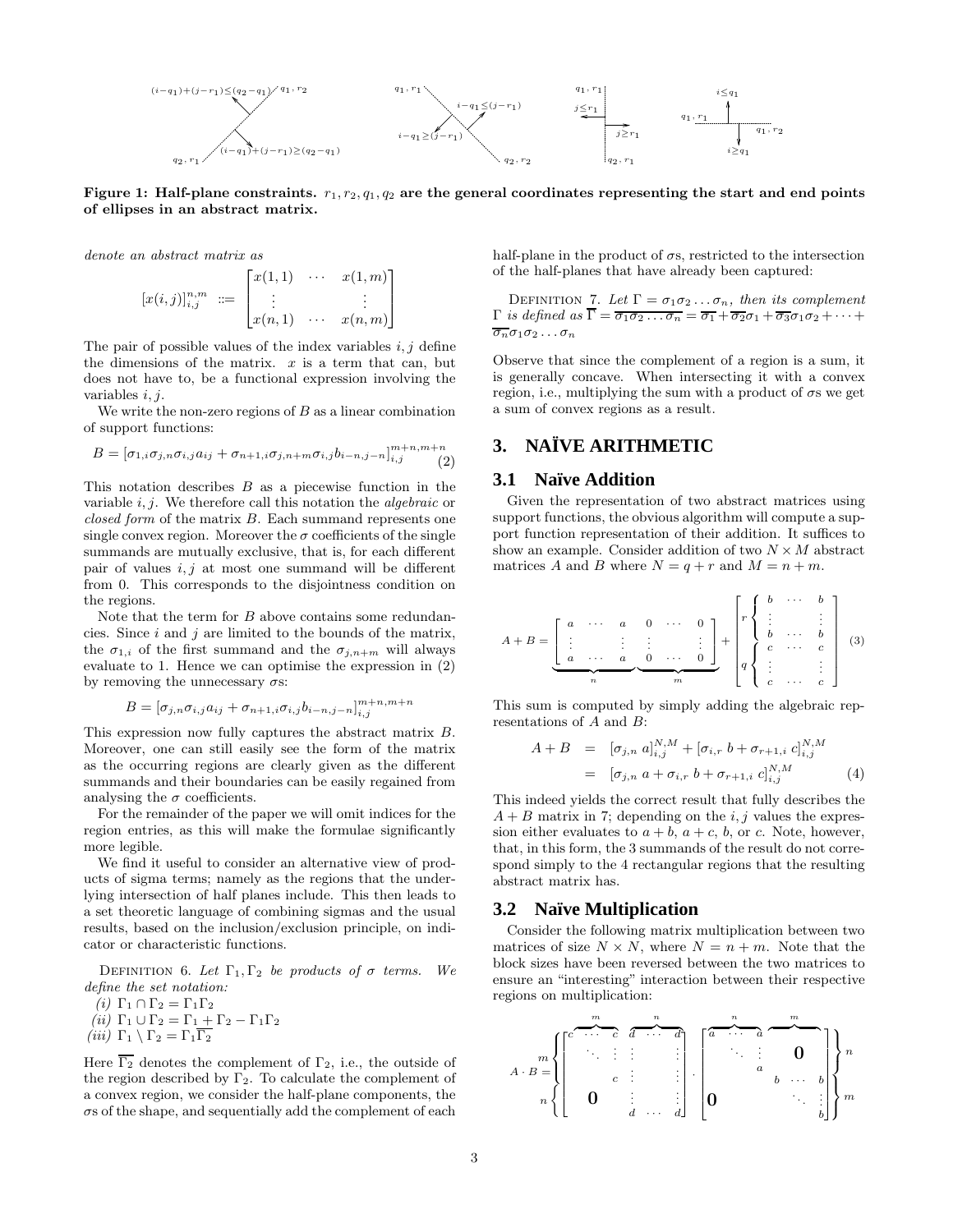The general calculation we have to perform is:

$$
A \cdot B = [A_{ij}]_{i,j}^{N,N} \cdot [B_{ij}]_{i,j}^{N,N} = \left[ \sum_{k=1}^{N} A_{ik} B_{kj} \right]_{i,j}^{N,N}
$$

Translating A and B into their closed forms we get:

$$
A \cdot B = [\sigma_{j,m} \sigma_{i,j} \ c + \sigma_{m+1,j} \ d]_{i,j}^{N,N}
$$

$$
\cdot [\sigma_{j,n} \sigma_{i,j} \ a + \sigma_{n+1,i} \sigma_{i,j} \ b]_{i,j}^{N,N} \tag{5}
$$

The product,  $AB$ , is then calculated as:

$$
\left[\sum_{k=1}^{N} \sigma_{k,m} \sigma_{i,k} \sigma_{j,n} \sigma_{k,j} ca + \sigma_{m+1,k} \sigma_{j,n} \sigma_{k,j} da + \right]_{i,j}^{N,N}
$$
\n
$$
(6)
$$

This sum captures all possible results of the multiplication. The single summation can clearly be split into 4 separate sums, one for each of the summands in the summation. Each of the resulting terms represents one of four possible regions. Each region is convex, because their  $\sigma$  coefficients corresponds to a product of half-planes, which always results in a convex region. However, these regions are not disjoint and therefore a direct reading of the region structure of the result is difficult.

In summary, the results for both naïve addition and multiplication are correct but the form of these results have serious problems with respect to recovering their region structure: (a) The single summands may no longer constitute single regions. (b) The regions they describe may overlap and we no longer have mutually exclusive  $\sigma$  coefficients for each summand. (c) How to determining the shape of region described by a single summand is not obvious.

#### **4. TERM GRAMMAR**

We first define a term grammar on which our procedure works and give a normal form for the closed representations of abstract matrices that ensures that the region structure is easily recoverable from abstract matrix terms in normal form.

DEFINITION 8. The abstract matrix term grammar is:

$$
M ::= [F]_{var,var}^{j \text{exp}, \text{iexp}} \qquad \Gamma ::= \sigma_{j \text{exp}, \text{iexp}} \Gamma \mid \epsilon
$$
  

$$
F ::= R \mid R + F \qquad T ::= \exp | \sum_{var=1}^{i \text{exp}} (F) \mid F
$$
  

$$
R ::= \Gamma T \mid T
$$
  

$$
i \text{exp} ::= \text{var} \mid \text{int} \mid -\text{iexp} \mid \text{iexp} + \text{iexp} \mid \text{iexp} - \text{iexp}
$$

Where we assume the definition of the following terms: var for a single variable name, int for a single, non-negative integer, and exp for an arbitrary functional expression, that can contain var and int terms.

For notational convenience we shall use the non-terminals to represent the particular terms they generate, indexing them if necessary, throughout the paper. We denote abstract matrices in general as

$$
[M]_{i,j}^{m,n} = [R_1 + \cdots + R_k]_{i,j}^{m,n} = [\Gamma_1 T_1 + \cdots + \Gamma_k T_k]_{i,j}^{n,m}
$$

We now specify the conditions under which the region structure of an abstract matrix is easily analyseable. The intuition is that the abstract matrix term should be of the form  $[\Gamma_1 T_1 + \cdots + \Gamma_k T_k]_{i,j}^{n,m}$ , where each  $\Gamma_s T_s$  summand identifies one region where the size, shape and position of a region is captured by the  $\Gamma<sub>S</sub>$  term. Here we use the set notation  $w \in x$  and  $y \setminus z$  between terms  $w, x, y, z$  to mean the occurrence of w in x and the result of removing all occurrences of  $y$  from  $z$ .

DEFINITION 9. Let  $[M]_{i,j}^{m,n} = [\Gamma_1 T_1 + \cdots + \Gamma_k T_k]_{i,j}^{n,m}$  be an abstract matrix, then we say  $M$  is in regular form, if the following holds:

- (i) **Disjoint:**  $\Gamma_s \Gamma_{s'} = 0$  for  $s, s'$  in  $1 \dots k$  with  $s \neq s'$ .
- (*ii*) **Convex:**  $\Gamma_s = \sigma_{x_1^s, y_1^s} \cdots \sigma_{x_p^s, y_p^s}$ , for s in  $1 \dots k, p \ge 1$ .
- (iii)  $\Gamma$ -Partitioned: for s in  $1 \ldots k$ , there does not exist a  $\sigma_{x,y} \in T_s$  such that  $\sigma_{x,y} T_s = T_s$ .
- (iv) Non-Empty:  $\Gamma_s \neq 0$  for s in  $1 \dots k$
- (v) Γ-Minimal: for every Γ in  $\Gamma_1 \dots \Gamma_k$  and every  $\sigma_{x,y} \in$ Γ we have  $\Gamma \setminus \sigma_{x,y} \neq \Gamma$ .

Note that  $\Gamma_s$  can evaluate to 1, meaning that  $T_s$  spans the entire matrix.

The disjointness property means that no two summands can define overlapping regions, hence each summand is the unique generator of values within its region.

The convexity property ensures that each region is properly an intersection of half-planes and hence convex. Note that this condition is actually required by the term grammar itself and is therefore a requirement of all output from the full addition and multiplication algorithms.

The Γ-Partitioned requirement makes sure that all possible structural information on a region  $\Gamma T$  is indeed given in  $\Gamma$  and no additional structural information might be hidden in  $T$ . If this condition is not satisfied, then  $T$  will be forced to 0 in some half-plane, independent of the value of Γ. Hence Γ does not properly describe the true region but may be merely a non-minimal upper bound of it.

The non-empty property insures that we do not have redundant ΓT terms: i.e. terms that appear to define regions but which covers no space.

The Γ-Minimal property ensures that the region description defined by  $\Gamma$  is minimal, in the sense that it contains the smallest possible number of  $\sigma$  coefficients necessary to define the full region.

#### **5. ADDITION**

We now develop addition for abstract matrices revisiting the example from §3.1. Recall that the result of simply adding the support function representation given in (4) could be interpreted as three, non-disjoint regions. If we observe the matrix addition using the structural depiction we instead get the following result, which clearly contains four disjoint regions, some containing sums of elements:

$$
A + B = \begin{bmatrix} (a+b) & \cdots & (a+b) & b & \cdots & b \\ \vdots & & \vdots & \vdots & & \vdots \\ (a+b) & \cdots & (a+b) & b & \cdots & b \\ (a+c) & \cdots & (a+c) & c & \cdots & c \\ \vdots & & \vdots & \vdots & & \vdots \\ (a+c) & \cdots & (a+c) & c & \cdots & c \end{bmatrix} (7)
$$

In order to motivate how we can separate the resulting regions, we shift to a set view of regions. Let  $A, B, C$  be sets representing the regions containing  $a, b, c$  in the matrices A, B, respectively. Then we can describe the addition of the regions as the union of the sets. Since we know that  $\beta$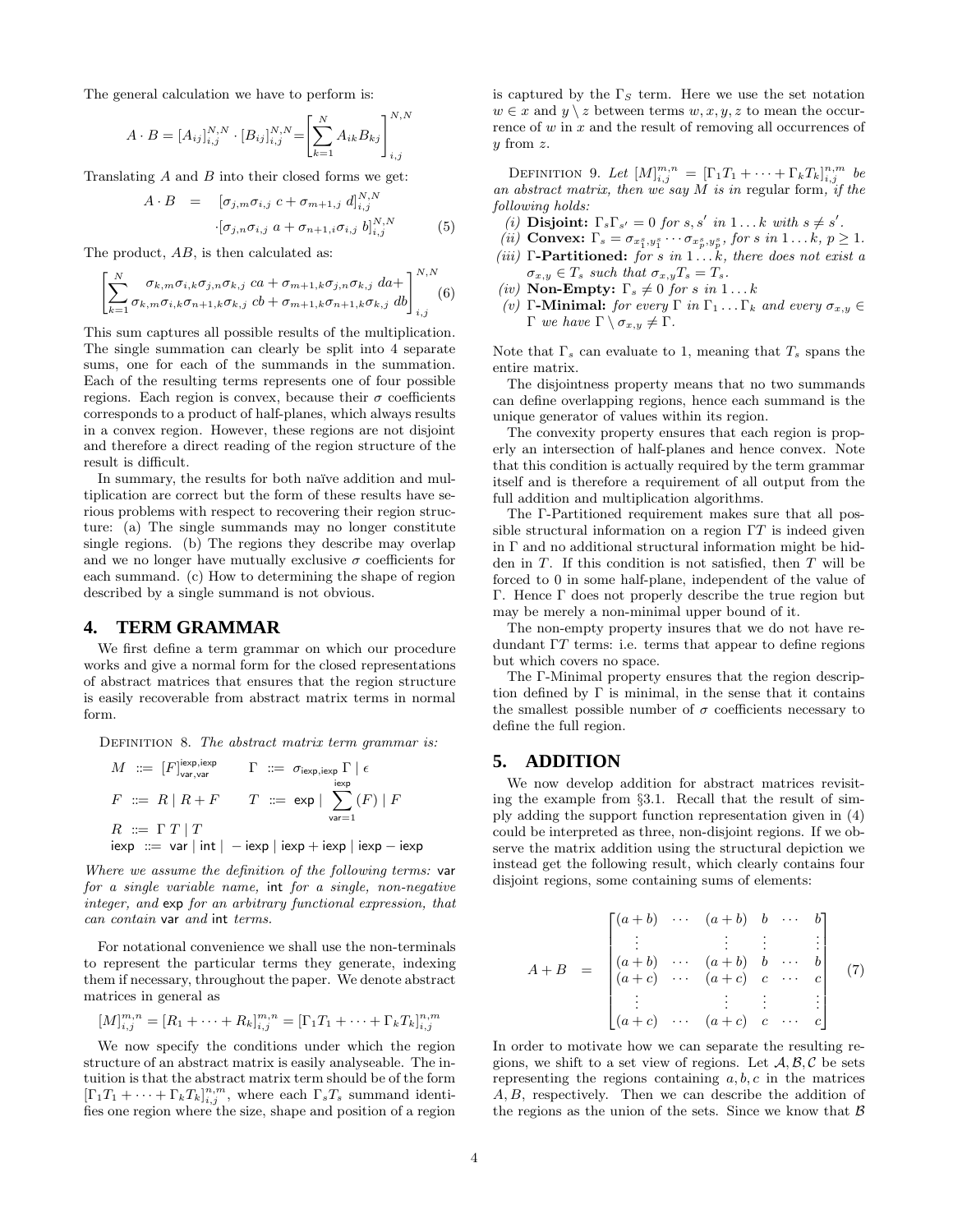and  $\mathcal C$  are disjoint, this set is composed of the five subsets  $A \cap B$ ,  $A \cap C$ ,  $A \setminus B \setminus C$ ,  $B \setminus A$ , and  $C \setminus A$ . We can compute an intersection of two sets by simply taking the intersection of the half-planes that define the sets, which corresponds to the product of the respective  $\sigma$  terms. A set of the form  $\mathcal{B} \setminus \mathcal{A}$ corresponds to the intersection of the half-planes defining  $\beta$ and those defining the exterior of  $A$ , which are the complements of the  $\sigma s$  defining A. Thus we can rewrite (4) into

$$
\begin{bmatrix}\n\sigma_{j,n}\sigma_{i,m} (a+b) + \sigma_{j,n}\sigma_{m+1,i} (a+c) + \\
\sigma_{j,n}\overline{\sigma_{i,m}\sigma_{m+1,i}} a + \overline{\sigma_{j,n}\sigma_{i,m}} b + \overline{\sigma_{j,n}\sigma_{m+1,i}} c\n\end{bmatrix}_{i,j}^{N,M}
$$
\n
$$
= \begin{bmatrix}\n\sigma_{j,n}\sigma_{i,m} (a+b) + \sigma_{j,n}\sigma_{m+1,i} (a+c) + \\
\sigma_{j,n}\sigma_{m+1,i}\sigma_{i,m} a + \sigma_{n+1,j}\sigma_{i,m} b + \sigma_{n+1,j}\sigma_{m+1,i} c\n\end{bmatrix}_{i,j}^{N,M}
$$
\n(8)

The resulting matrix still contains five regions. However, we can observe that the term representing the a region contains an inconsistent  $\sigma$  coefficient in  $\sigma_{m+1,i}\sigma_{i,m}$ . Thus this region vanishes and we can rewrite (8) into

$$
\begin{bmatrix}\n\sigma_{j,n}\sigma_{i,m} (a+b) + \sigma_{j,n}\sigma_{m+1,i} (a+c) + \sigma_{j,n}\sigma_{m+1,j}\sigma_{i,m} (a+c) + \sigma_{n+1,j}\sigma_{m+1,i} c\n\end{bmatrix}_{i,j}^{N,M}
$$

This expression is indeed an abstract matrix. (a) Each summand represents a non-empty single region, (b) the regions are disjoint, (c) convex as they are solely given by intersections of half-planes, (d) and Γ-Partitioned as the shape of each region is fully captured by the preceding  $\sigma$  term.

We now generalise the procedure to obtain the addition algorithm ADD. Let  $A, B$  be abstract matrices of the form

$$
A = \left[ \Gamma_1^A T_1^A + \dots + \Gamma_1^A T_R^A \right]_{i,j}^{m,n} B = \left[ \Gamma_1^B T_1^B + \dots + \Gamma_S^B T_S^B \right]_{i,j}^{m,n}
$$

where  $\Gamma_l^A$ ,  $\Gamma_l^B$  indicates that the respective  $\Gamma$  term originates from matrix  $A$  or  $B$ , respectively. To compute the set of all possible component regions of  $A + B$  we first define the set notation for all regions as  $P_r = \Gamma_r^A T_r^A$  and  $Q_s = \Gamma_s^B T_s^B$ , where  $r \in \mathcal{R} = \{1, \ldots R\}, s \in \mathcal{S} = \{1, \ldots S\}.$  We then can combine the sets of regions into disjoint component regions of the sum by

$$
\begin{array}{ccc}\n\{P_r \cap Q_s\}_{(r,s) \in (\mathcal{R},\mathcal{S})} & \cup & \{P_r \setminus Q_1 \setminus \cdots \setminus Q_S\}_{r \in \mathcal{R}} \\
& \cup & \{Q_s \setminus P_1 \setminus \cdots \setminus P_R\}_{s \in \mathcal{S}}\n\end{array}
$$

Exploiting Def 6 we can finally define  $ADD(A, B) :=$ 

$$
\begin{bmatrix} \Gamma_1^A \Gamma_1^B (T_1^A + T_1^B) + \Gamma_1^A \Gamma_2^B (T_1^A + T_2^B) + \cdots + \Gamma_R^A \Gamma_S^B (T_R^A + T_S^B) + \\ \Gamma_1^A \overline{\Gamma_1^B \cdots \Gamma_S^B} T_1^A + \Gamma_2^A \overline{\Gamma_1^B \cdots \Gamma_S^B} T_2^A + \cdots + \Gamma_R^A \overline{\Gamma_1^B \cdots \Gamma_S^B} T_R^A + \\ \Gamma_1^B \overline{\Gamma_1^A \cdots \Gamma_R^A} T_1^B + \Gamma_2^B \overline{\Gamma_1^A \cdots \Gamma_R^A} T_2^B + \cdots + \Gamma_S^B \overline{\Gamma_1^A \cdots \Gamma_R^A} T_S^B \end{bmatrix}_{i,j}
$$

With Def 7, complemented  $\sigma$  products are replaced by the appropriate sums of  $\sigma$  products (the negative intersection terms vanish as the union terms are mutually disjoint), and the entire expression is expanded into a simple sum of ΓT expressions of the form

$$
[\Gamma_1 T_1 + \Gamma_2 T_2 + \cdots + \Gamma_N T_N]_{i,j}^{m,n}
$$

Observe that the above representation might still contain empty regions, similar to the  $a$ -region in  $(8)$ . But we can show the following properties:

THEOREM 10. Let A, B be abstract matrices, and let  $C =$  $\mathsf{ADD}(A, B) = [\Gamma_1 T_1 + \Gamma_2 T_2 + \cdots + \Gamma_N T_N]_{i,j}^{m,n}$ , then the regions in C are (i) disjoint, (ii) convex, (iii)  $\Gamma$ -Partitioned,

PROOF. (i) The regions are disjoint by construction.

(ii) Each  $\Gamma_i$  is a simple product of  $\sigma$  terms and thus convex. (iii) As A, B are Γ-Partitioned, no term  $T_i$  in A, B contains any relevant  $\sigma$ . Since ADD does not introduce any new  $\sigma$ expressions in terms  $T_i$  of C, it is trivially Γ-Partitioned.  $\Box$ 

We shall rely on the normalisation process (§7) to rewrite the result so that the non-empty and Γ-Minimal properties are also satisfied.

## **6. MULTIPLICATION**

To develop the multiplication algorithm for abstract matrices we revisit again the example from §3.2. Recall that the result of multiplying the support representation of our matrices  $A$  and  $B$  was

$$
\left[\sum_{\substack{k=1\\n+m}}^{n+m} \sigma_{k,m} \sigma_{i,k} \sigma_{j,n} \sigma_{k,j} ca + \sum_{\substack{k=1\\n+m}}^{n+m} \sigma_{m+1,k} \sigma_{j,n} \sigma_{k,j} da + \left[\sum_{\substack{k=1\\n+m}}^{n+m} \sigma_{k,m} \sigma_{i,k} \sigma_{n+1,k} \sigma_{k,j} cb + \sum_{\substack{k=1\\n+m}}^{n+m} \sigma_{m+1,k} \sigma_{n+1,k} \sigma_{k,j} db\right]_{i,j}
$$

If we compare this expression with the structural depiction of the product matrix we not only observe that there are three different possible results, depending on the relationship between the symbolic variables  $n$  and  $m$ , but also that there are more than four different possible regions in those cases. Observe that in the matrices below we abstract away from the actual multiplicity of the single elements occurring in the different regions, thus omitting complex sum expressions, as this can be subsumed in the presentation of the evaluating terms. Hence the elements only indicate the interaction of regions from the original matrices A and B. Thus the entries ca means that the region contains entries that are products of entries from the a-region in A and the  $c$ -region in  $B$ .



Since we get three different explicit cases that are implicitly included in the closed form of the product in (6), we need to extract all possible disjoint regions, as we did for matrix addition. However, now we have the added problem that the shapes of the regions are not obvious as the  $\sigma$  terms describing them are obscured by  $\Sigma$  expressions that involve the index variable  $k$  of the sum. These terms describe the multiplicity of a region entry for a particular index pair  $(i, j)$ .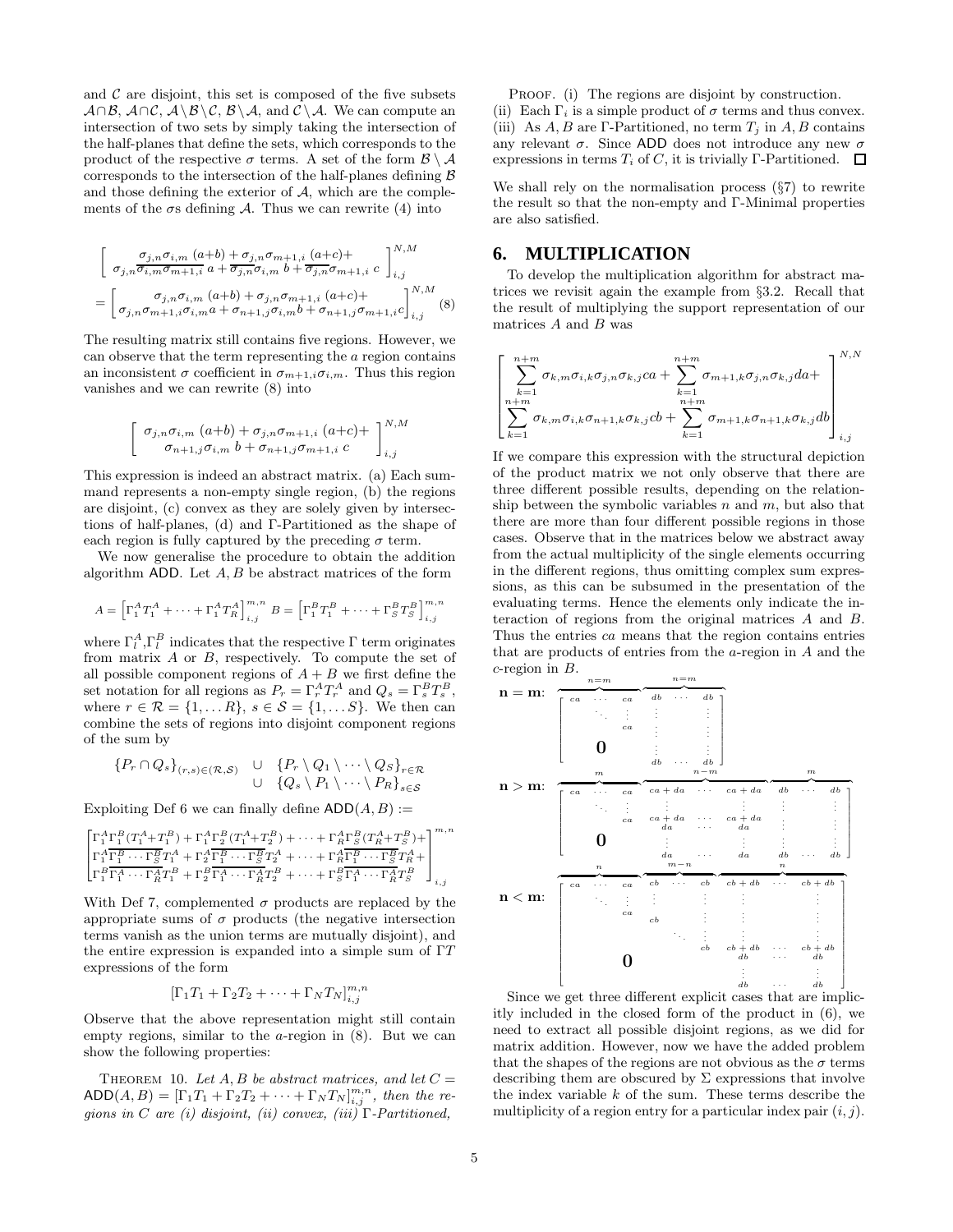We therefore also have to find the tightest possible boundary for each of the regions by extracting the most general product of  $\sigma s$  from under each sum. We do this by computing the product of all the  $\sigma s$  that are implied by each summand but are independent of the summation variable. We generate this  $\sigma$ -expression by completing the partial order on the  $\sigma$  limits, and display them as a set of Hasse diagrams  $[2]$ <sup>1</sup>.



In practice, we only need a minimal set of inequalities that imply all the inequalities in the Hasse diagram. For example, we can eliminate  $\sigma_{i,n}$  for the summand of the ca-region:  $\sigma_{i,m}\sigma_{i,j}\sigma_{j,n}\sum_{k=1}^{n+m}(\sigma_{k,m}\sigma_{i,k}\sigma_{k,j}ca)$ . Observe that we have removed all  $\sigma$ -expressions not involving k from inside the sum. The remainder can not be removed.

In the next step we separate out overlapping regions by generating all possible disjoint regions. Unlike the case of addition, we can no longer exploit disjointness of regions in the original matrices as the row column multiplication cuts through all regions. Thus we have to look at all possible combinations of summands, i.e., 15 altogether. We use again the set view. Let  $CA$ ,  $CB$ ,  $DA$ ,  $DB$ , be the sets representing the regions containing ca, cb, da, db respectively. Then  $CA \setminus$  $\mathcal{D}\mathcal{A}\setminus\mathcal{CB}\setminus\mathcal{DB}$  represents the region containing only ac,  $(\mathcal{C}\mathcal{A}\cap\mathcal{B})$  $\mathcal{D}A\setminus\mathcal{C}B\setminus\mathcal{D}B$  the one containing  $ca+db$  and so on. We can compute intersections as products of  $\sigma s$  and set difference by intersection with a region's complement. Some of the simplified regions are  $\sigma_{i,m}\sigma_{i,j}\sigma_{j,n}\sigma_{j,m}ca, \sigma_{i,m}\sigma_{i,j}\sigma_{j,n}\sigma_{m+1,j}(ca +$ da),  $\sigma_{i,m}\sigma_{i,j}\sigma_{j,n}\sigma_{m+1,j}\sigma_{n+1,j}\sigma_{n+1,m}(ca + da + cb)$ , etc. In the last expression we have  $\sigma_{j,n}, \sigma_{n+1,j}$ , which are obviously inconsistent, meaning that the region vanishes. Equation (6) can thus be rewritten with simplified regions as:

$$
\begin{bmatrix} \sigma_{i,m} \sigma_{i,j} \sigma_{j,n} \sigma_{j,m} c a + \sigma_{i,m} \sigma_{i,j} \sigma_{j,n} \sigma_{m+1,j} (c a + d a) \\ + \sigma_{m+1,j} \sigma_{j,n} \sigma_{m+1,i} d a + \sigma_{i,j} \sigma_{i,m} \sigma_{n+1,j} \sigma_{j,m} c b \\ + \sigma_{i,j} \sigma_{i,m} \sigma_{n+1,j} \sigma_{m+1,j} \sigma_{j,m} (c b + d b) + \sigma_{m+1,j} \sigma_{n+1,j} d b \end{bmatrix}_{i,j}^{N,N}
$$

This matrix now only contains disjoint, convex regions and the shapes of the regions are obvious. Moreover, the relationships between the sigma terms of the different summands contain information that yield the correct cases with respect to the relationship of n and m. For instance,  $\sigma_{j,n}$ and  $\sigma_{n+1,j}$  in the third and fourth summand, respectively, determine that there cannot exist an instance of the matrix that contains both an da and cb region.

We now present our general algorithm for multiplication, which is based on the standard dot product of rows with columns. However, this is carried out pairwise on regions, and the resulting terms, for any particular cell of the product matrix, may be from intersecting or overlapping regions. To end up with a disjoint sum of regions, we need to deal with these overlaps in a manner similar to the case of addition, via calculating intersections and differences of regions. As opposed to our example we calculate this before splitting the sum into separate regions. While this is slightly less intuitive it yields the same result and has the benefit that we can cleanly separate the pure multiplication from rewriting the result into its regular form.

Let  $A, B$  be abstract matrices of the form

$$
A = \left[ \Gamma_1^A T_1^A + \dots + \Gamma_1^A T_R^A \right]_{i,j}^{m,p} B = \left[ \Gamma_1^B T_1^B + \dots + \Gamma_S^B T_S^B \right]_{i,j}^{p,n}
$$

The abstract matrix multiplication algorithm MULT is defined as follows:

$$
\begin{split} &\text{MULT}(A, B) := [(AB)_{i,j}]_{i,j}^{m,n} = \left[\sum_{k=1}^{p} A_{i,k} B_{k,j}\right]_{i,j}^{m,n} \\ &= \left[\sum_{k=1}^{p} \left(\Gamma_1^A T_1^A + \dots + \Gamma_R^A T_R^A\right) \left(\Gamma_1^B T_1^B + \dots + \Gamma_S^B T_S^B\right)\right]_{i,j}^{m,n} \\ &= \left[\sum_{k=1}^{p} \left(\Gamma_1^A \Gamma_1^B T_1^A T_1^B + \dots + \Gamma_R^A \Gamma_S^B T_R^A T_S^B\right)\right]_{i,j}^{m,n} \\ &= \left[\sum_{k=1}^{p} \left(\Gamma_1 T_1 + \Gamma_2 T_2 + \dots + \Gamma_N T_N\right)\right]_{i,j}^{m,n} \end{split}
$$

In the last step we have performed an obvious renaming, as the distinction between terms originating from  $A$  and  $B$  is no longer necessary. While the  $\Gamma^A$  and  $\Gamma^B$  terms describe convex regions, the product of a  $\Gamma^A$  and a  $\Gamma^B$  term does not describe a simple intersection of the two convex regions as one might expect. This is because the half-planes described by the  $\sigma_{x,y}$  terms in  $\Gamma^A$  describe half-planes with respect to i, k index variables and those of  $\Gamma^B$  describe half-planes with respect to  $k, j$  index variables. Their product, however, is being interpreted with respect to an  $i, j$  indexed space. Thus the  $k$  variable, in this context, no longer has the special role of an index variable and, instead, acts like an integer constant in the same way that variables like the matrix width or height do. Hence terms such as  $\sigma_{k,3}$  are not half-plane constraints, but merely ordering constraints that link the real index variables to other constants to form the half-plane constraints (e.g.  $\sigma_{i,k}\sigma_{k,3}$ ), or simple control conditionals that lead to different region shapes depending on relative size of the underlying region. It should be noted, however, that the product of a  $\Gamma^A$  and a  $\Gamma^B$  is just a product of individual  $\sigma_{x,y}$  terms, even if only some of those correspond to half-plane constraints, and thus still denotes a convex region.

To factor these overlapping regions into disjoint ones, we need to apply some elementary set manipulations. If there are N potentially overlapping regions, then these can be decomposed into  $2^N - 1$  disjoint component regions. Each such component region is formed by constructing a region R as the intersection of some subset  $\mathcal R$  of the regions, and removing any parts of  $R$  that are in any of the other regions, i.e., intersecting  $R$  with the intersection of the complements of the remaining non- $R$  regions. The content of these regions then consists of the sum of the elements from the intersected

<sup>&</sup>lt;sup>1</sup>Note that we abuse the Hasse diagram notation by using non-strict rather than the usual strict inequalities.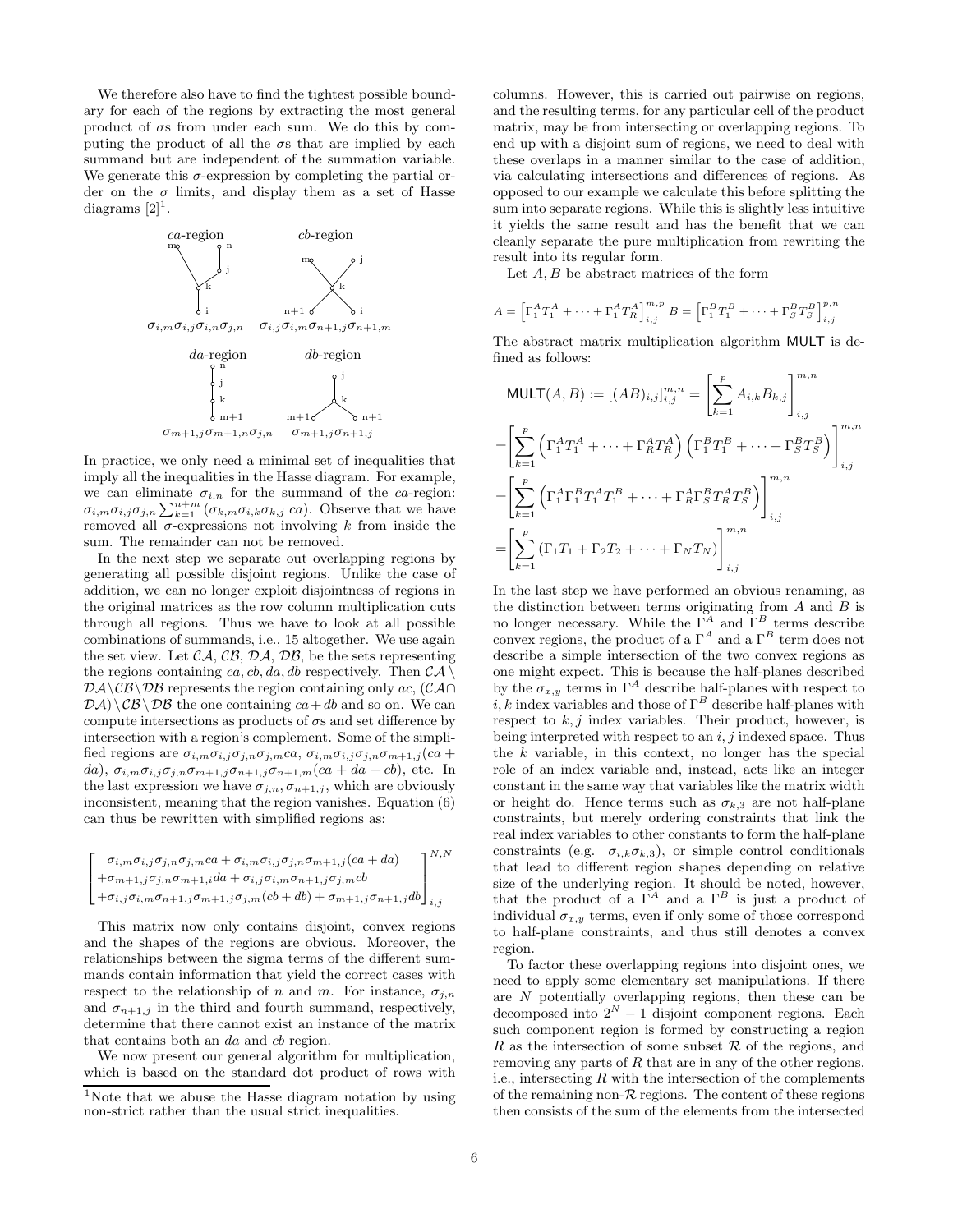regions. We then compute the  $2^N - 1$  regions as follows:

Let  $\mathcal{N} = \{1, \ldots, N\}$  and  $\mathcal{P}(\mathcal{N})$  its powerset. For each  $\mathcal{I} \in$  $\mathcal{P}(\mathcal{N})\backslash\emptyset$  with  $\mathcal{I} = \{s_1, \ldots, s_m\}$  and  $\mathcal{N}\backslash\mathcal{I} = \{s_{m+1}, \ldots, s_N\},$ where  $1 \leq m \leq N$  and  $s_i \in \mathbb{N}, i = 1, ..., N$  compute

$$
R_{\mathcal{I}} = (\Gamma_{s_1} \cdots \Gamma_{s_m} \overline{\Gamma_{s_{m+1}} \cdots \Gamma_{s_N}}) (T_{s_1} + \cdots + T_{s_m}) \qquad (9)
$$

If we enumerate the subsets we can consequently combine the expressions from (9) as matrix:

$$
\left[\sum_{k=1}^{p} \left(R_1 + \dots + R_{2^N - 1}\right)\right]_{i,j}^{m,n}
$$

Since the  $R_i$  still contain complemented  $\sigma$ , which can be expanded out fully into the appropriate sum of  $\sigma$  products, and this sum is distributed across the non-complemented  $\sigma$ product and the remaining T-expressions, we finally get a simple sum of  $\Gamma T$  expressions of the form

$$
\left[\sum_{k=1}^{p} \left(\Gamma'_{1}T'_{1} + \Gamma'_{2}T'_{2} + \cdots + \Gamma'_{N'}T'_{N'}\right)\right]_{i,j}^{m,n}
$$
\n
$$
= \left[\sum_{k=1}^{p} \left(\Gamma'_{1}T'_{1}\right) + \sum_{k=1}^{p} \left(\Gamma'_{2}T'_{2}\right) + \cdots + \sum_{k=1}^{p} \left(\Gamma'_{N'}T'_{N'}\right)\right]_{i,j}^{m,n}
$$

The final result of the MULT algorithm has the following properties:

THEOREM 11. Let A, B be abstract matrices, and let  $C =$  $\text{\tt MULT}(A, B) = [\Gamma_1 T_1 + \Gamma_2 T_2 + \cdots + \Gamma_N T_N]_{i,j}^{m,n}, \text{ then the }$ regions in C are disjoint and convex.

PROOF. Disjointness of the result regions is guaranteed by the set construction. And since each  $\Gamma_i$ ,  $i = 1, \ldots, N$  is a product of single  $\sigma$  terms the regions are also convex.  $\Box$ 

We observe that the result of MULT is not Γ-Partitioned, non-empty or Γ-Minimal. To regain these properties, we use a rewrite system for normalisation presented in the next section.

### **7. NORMALISATION**

The results of the algorithms ADD and MULT are generally not in the desired regular form, i.e. the regions of the resulting matrices are not in a discernible form. To regularise terms after each execution of ADD or MULT we employ a rewrite system NORM. The advantage of using a formal rewrite system is that it allows more convenient reasoning on theoretical properties such as termination and confluence<sup>2</sup>

NORM takes terms that are not in regular form as input. The only assumption we make is that all regions in the input term are convex and disjoint. But this is guaranteed by the output forms of the two algorithms. Since the output of the rewrite system is an abstract matrix in the regular form, it can again be used as input for the addition or multiplication algorithm and is thus amenable for further arithmetic manipulations.

We define the rewrite system NORM with the rules given in Table 1. For these rules we require the following notational conventions. We define a semantic partial order on  $\sigma$ subscript terms for use in the side conditions of the rules:

Contraction Rules  $\sigma_{x,y}$  $\frac{x,y}{0}$  0- $\sigma$ , if  $y \preccurlyeq x$   $\frac{0T}{0}$  $\frac{7}{0}$  0-T  $\sum_{k=1}^p (0)$  $\frac{-1}{0}$  0- $\Sigma$  $0\sigma_{x,y}$  $\frac{\sigma_{x,y}}{0}$  0- $\sigma_r$   $\frac{\sigma_{x,y}0}{0}$  $\frac{0}{0}$  0- $\sigma_l$   $\frac{0+F}{F}$  $\frac{F}{F}$  0- $F_r$   $\frac{F+0}{F}$  $\frac{1}{F}$  0- $F_l$ Transitive Closure Rule  $\Gamma_1\sigma_{w,x}\Gamma_2\sigma_{y,z}\Gamma_3T$  $\frac{\Gamma_1 \sigma_{w,x} \Gamma_2 \sigma_{y,z} \Gamma_3 T}{\Gamma_1 \sigma_{w,x} \Gamma_2 \sigma_{y,z} \Gamma_3 \sigma_{w+y,x+z} T}$  Trans,  $\frac{\text{if } \sigma_{w+y,x+z} \mathcal{A}}{\Gamma_1 \sigma_{w,x} \Gamma_2 \sigma_{w+z} T}$  $\Gamma_1\sigma_{w,x}\Gamma_2\sigma_{y,z}\Gamma_3$ Factoring Rule  $\Gamma \sum_{k=1}^{p} \Gamma_1 \sigma_{x,y} \Gamma_2 T$  $\frac{\sum_{k=1}^{n} \sum_{k=1}^{n} \Gamma_{1} \Gamma_{2} T}{\Gamma_{2} \Gamma_{1} \Gamma_{2} T}$  Fact, if  $k \notin \{x, y\}$ Reduction Rules  $\Gamma_1\sigma_{w,z}\Gamma_2$  $\frac{\Gamma_1 \Gamma_2}{\Gamma_1 \Gamma_2}$  Red<sub>1</sub>, if  $\sigma_{w,x} \triangleleft \Gamma_1 \Gamma_2 \wedge \sigma_{y,z} \triangleleft \Gamma_1 \Gamma_2 \wedge x \preccurlyeq y$  $\sigma_{x,y}\Gamma$  $\frac{\sigma_{x,y} \Gamma}{\Gamma}$  Red<sub>2</sub>, if  $\sigma_{x,y} \triangleleft \Gamma$   $\frac{\sigma_{x,y} T}{T}$ 

#### Table 1: The rules of the system NORM.

 $\frac{7y}{T}$  Red<sub>3</sub>, if  $x \preccurlyeq y$ 

DEFINITION 12. We define the partial order  $\preccurlyeq$  on iexp terms to be  $x \preccurlyeq y$  is true if for all possible bindings of variables, var, in x and y, to integers, then  $x \leq y$  evaluates to true when terms x, y are evaluated as integer expressions.

Evaluation of  $x \preccurlyeq y$  is straightforward; rewrite as  $x - y \preccurlyeq 0$ , and simplify  $x-y$  algebraically, which is straightforward due to the strict limitations on the form of iexp terms, c.f. Def 8. If the resulting expression contains any variables then  $x \nless y$ . Otherwise,  $x-y$  can be evaluated numerically and  $x-y \leq 0$ if and only if  $x - y \leq 0$ . In particular, this allows the side condition of 0- $\sigma$  to be tested on an individual  $\sigma$  term without having to inspect any other terms in the whole expression.

DEFINITION 13. We define the inclusion relation  $\triangleleft$  to be (i)  $\sigma_{w,x} \triangleleft \Gamma$  if there is a  $\sigma_{y,z} \in \Gamma$  s.t.  $y \preccurlyeq z \Rightarrow w \preccurlyeq x$ , (ii)  $\sigma_{w,x} \nless \Gamma$  if there is no  $\sigma_{y,z} \in \Gamma$  s.t.  $y \preccurlyeq z \Rightarrow w \preccurlyeq x$ .

The basic idea of  $\triangleleft$  is to capture all equivalent arithmetic reorderings of the arguments of a  $\sigma$  expression. For example, let  $\sigma_{x,y+z} \in \Gamma$  then we have  $\sigma_{x-z,y} \triangleleft \Gamma$ . This enables us to state the rewrite system more compactly and thus to show its theoretical properties more easily. However, it will not actually change the power of the system as the condition could be expressed purely syntactically.

We have four sets of rules for contraction, transitive closure, factoring, and reduction, and rewriting occurs in three stages, where in each stage the rules are applied exhaustively before the next stage starts:

- Stage 1: Transitive Closure completing the partial order in a given Γ expression. This corresponds to creating all possible  $\sigma$  expressions that can be read off the Hasse diagram.
- Stage 2: Factoring pulls single  $\sigma s$  that are independent of a summation variable in front of a sum expression.

<sup>2</sup>For an introduction to basic terminology of term rewriting systems, see [1].